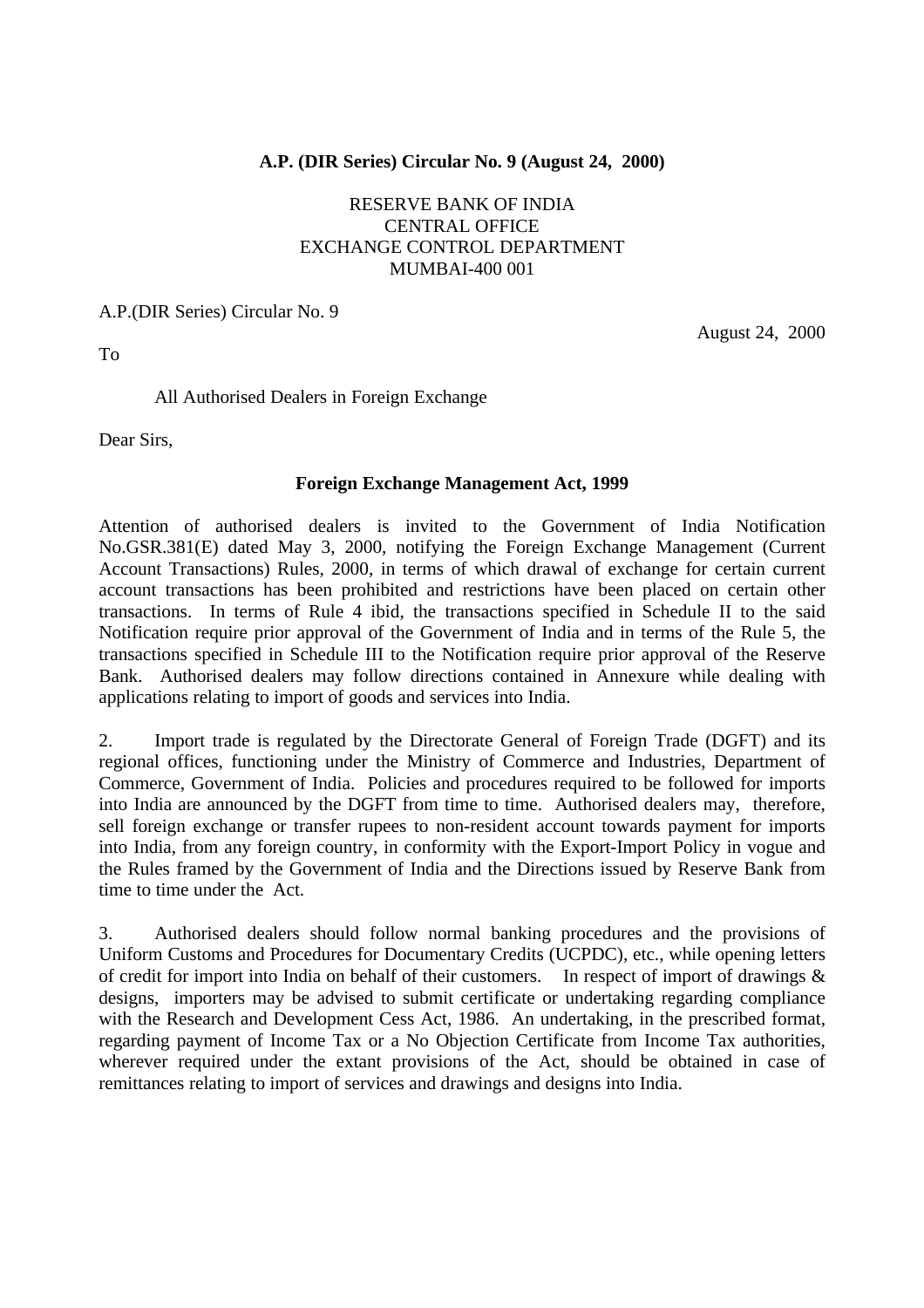4. It is further clarified that the Directions contained in the Annexure should be read with the Rules notified by the Government of India, Ministry of Finance, vide Notification dated May 3, 2000, referred to earlier.

5. The Directions contained in the Annexure, supercede the instructions contained in Part A, Part C and Part D of Chapter 7 of the Exchange Control Manual, 1993 edition.

6. Authorised dealers may bring the contents of this circular to the notice of their constituents concerned.

7. The Directions contained in this circular have been issued under Section 10(4) and Section 11(1) of the Foreign Exchange Management Act, 1999 (42 of 1999). Any contravention or non-observance of these Directions is subject to the penalties prescribed under the said Act.

Yours faithfully,

**B. MAHESHWARAN Chief General Manager**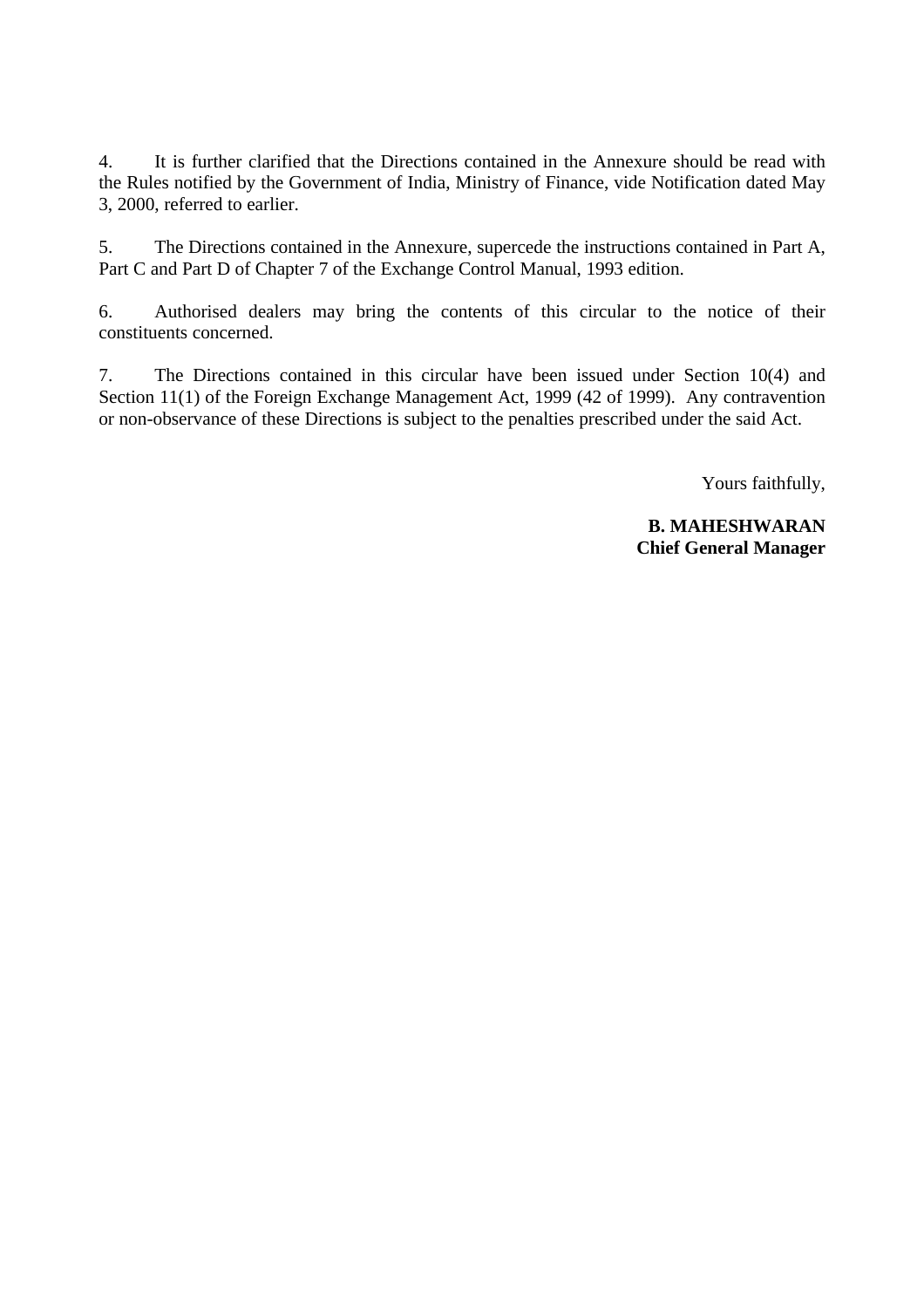#### **Annexure**

#### **Part A : Import of Goods**

#### **A.1 General**

For Exchange Control purposes, rupee accounts maintained in India by citizens of India, Nepal & Bhutan, residents in Nepal & Bhutan, as well as Indian, Nepalese and Bhutanese firms, companies or other organisations, including banks functioning in these countries, are regarded as resident accounts and rupee transfers to such accounts, for imports into India (or for any other purpose), may be made freely, without reference to the Reserve Bank. In terms of Rule 3 of the Government of India Notification No GSR 381(E) dated May 3, 2000, sale of foreign exchange for current account transactions with persons resident in Nepal and/or Bhutan, or against import into these countries made by residents in India, is prohibited.

## **A.2 Import Licences**

Authorised dealers should not open letters of credit or allow remittances for import of goods included in the negative list unless the importer submits a licence marked `For Exchange Control Purposes'. Special conditions, if any, attached to such licence should strictly be adhered to while opening letters of credit or making remittances.

#### **A.3 Obligation of Purchaser of Foreign Exchange**

- (i) In terms of Section 10(6) of the Foreign Exchange Management Act, 1999 (FEMA), any person acquiring foreign exchange is permitted to use it either for the purpose mentioned in the declaration made by him to an authorised dealer under Section 10(5) of the Act or to use it for any other purpose for which acquisition of exchange is permissible under the said Act, or Rules or Regulations framed thereunder.
- (ii) Where foreign exchange acquired has been utilised for import of goods into India the authorised dealer should ensure that importer furnishes an evidence of import to his satisfaction, as laid down in paragraph A.17.
- (iii) In case payment for import is made by way of credit to non-resident account of the overseas exporter or by way of credit to resident account of a non-resident bank, authorised dealer should ensure compliance with sub-paragraph (i) above.
- (iv) The Directions contained in this paragraph are also applicable where payment for imports into India is made through ACU mechanism.

### **A.4 Manner of Rupee Payment**

Payments for retirement of bills drawn under letters of credit as well as bills received from abroad for collection against imports into India, must be received by authorised dealers, irrespective of amount, by debit to the account of the importer maintained with themselves or by means of a crossed cheque drawn by the importer on his other bankers. Payments against bills under no circumstances should be accepted in cash.

### **A.5 Letters of Authority**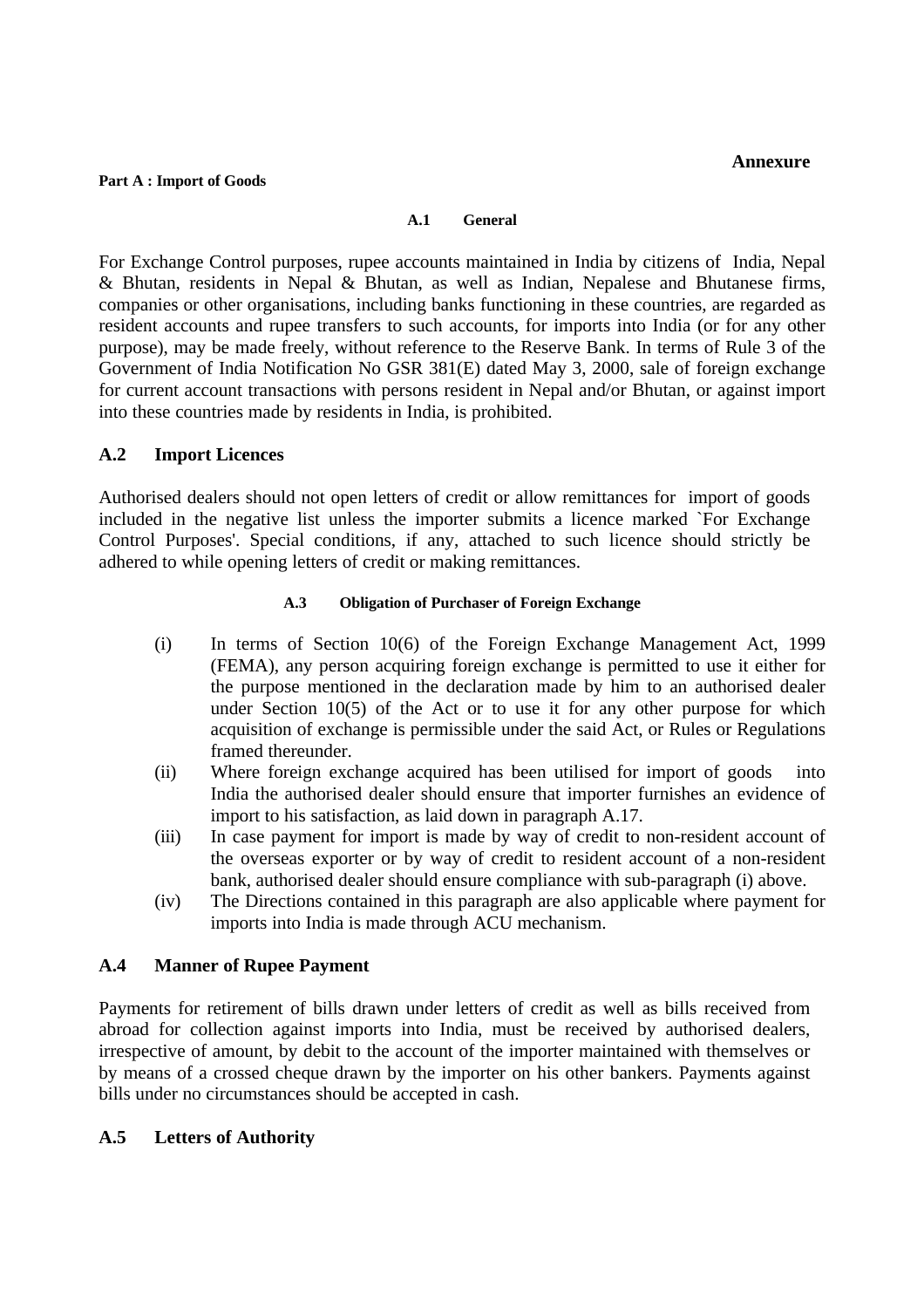Authorised dealers may open letters of credit or make remittances where the Exchange Control (EC) copy of the relative import licence has been issued in the name of a party other than the applicant, provided the applicant produces a letter of authority obtained from the import licence holder in his favour authorising him, inter alia, to open letters of credit or make remittances for payment towards import under the licence (subject to the terms and conditions, if any, stipulated in this regard in the Import Policy in force). Authorised dealers may also open letters of credit or make remittances towards imports permitted without licences on behalf of authorised agents of importers, after satisfying themselves by reference to the Import Policy in force that the importers are permitted to utilise services of agents for the imports in question. In all such cases, the responsibility for production of the Customs Bill of Entry, wherever required, will rest on the letter of authority holder or agent.

# **A.6 Form A 1**

Applications by persons, firms and companies for making payments towards imports into India must be made on form A1. Variants of this form have been devised in different colours to be used for -

- (i) remittance in foreign currency,
- (ii) transfer of rupees to non-resident bank accounts, and
- (iii)remittance through Asian Clearing Union.

Care should be taken to ensure that duly filled in A1 form in appropriate format has been obtained.

# **A.7 Imports Financed in Rupees**

Directions contained herein are also applicable to imports which are financed in rupees and payment for which is made by crediting rupees to a non-resident account in India or to a rupee account maintained by a non-resident bank.

### **A.8 Endorsement on Import Licences**

- (i) Authorised dealers should note to endorse on the 'Exchange Control Copy' of import licences, under their stamp and signature, the details of letters of credit opened or forward contracts booked or remittances made in foreign currency as also the amount of insurance and freight paid by the importer locally in rupees, wherever licences have been obtained by importers.
- (ii) Authorised dealers may likewise endorse on the 'Exchange Control Copy' of the import licence the value of the back-to-back inland letters of credit opened by them on behalf of duty free licence holders(including transferees) as required in terms of the relevant provisions of the Export-Import Policy in force.

### **A.9 Import Licences for c.i.f. Value**

(i) Import licences are normally issued for the c.i.f. value of the goods to be imported. Import licences cannot be used to the full amount in cover of f.o.b. cost of the goods leaving insurance and freight to local agent of the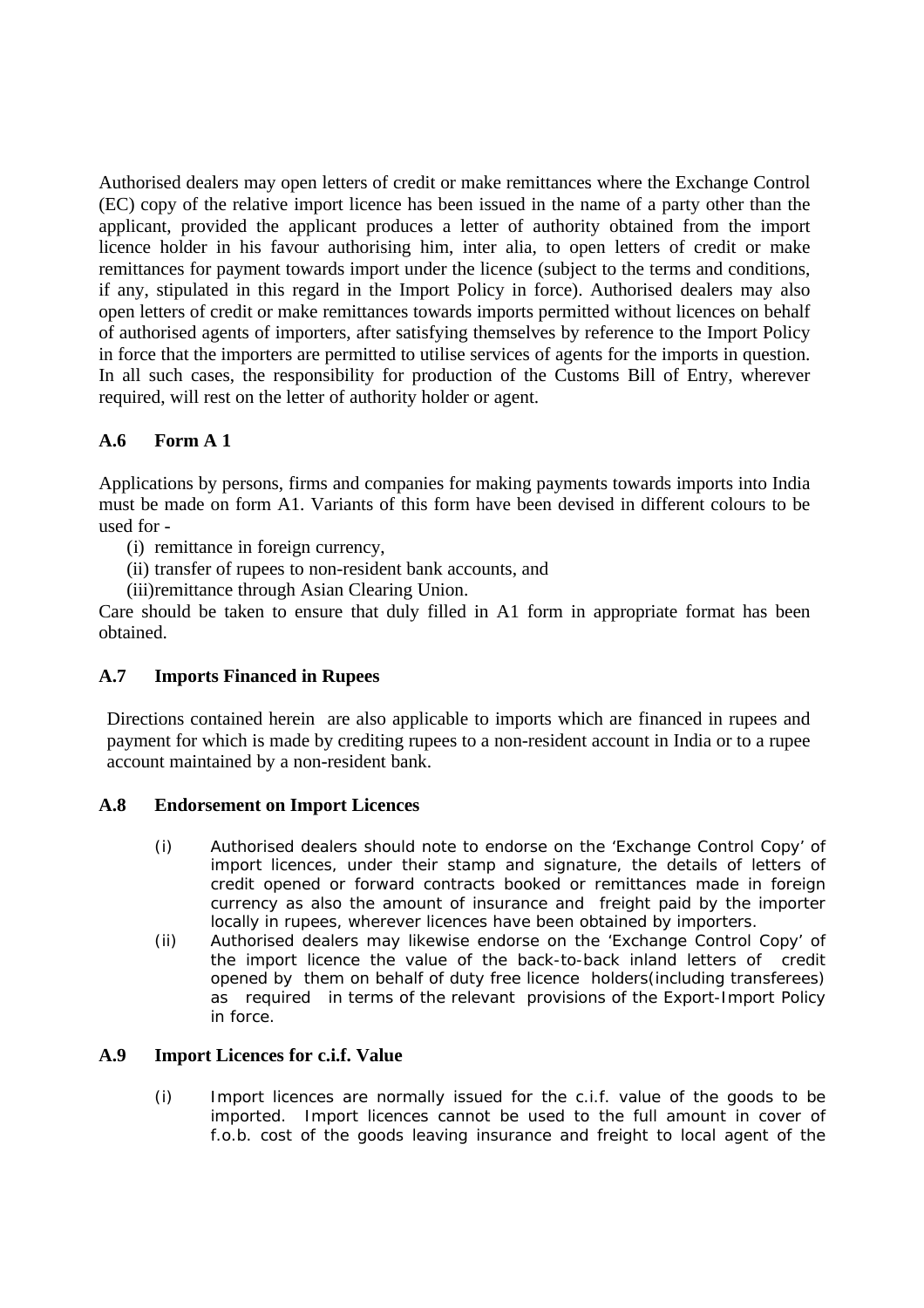supplier, as additional charges to be paid in rupees over the amount specified in the import licence.

(ii) Importers sometime enter into contracts on f.o.b. terms and agree to the suppliers paying for the freight to be reimbursed to them along with the cost of the goods. Authorised dealers in such cases should, before making the remittance of freight charges, ascertain the actual freight amount paid with reference to the original freight bill or memo issued by the shipping company or the amount stated on the relative bill of lading.

### **A.10 Surrender of Import Licences**

Exchange Control copy of the import licence submitted by importer for opening of L/C or making remittance when fully utilised, should be retained by authorised dealers and may be preserved till scrutiny by the internal audit or inspection is completed.

#### **A.11 Advance Remittance**

Authorised dealers may allow advance remittance for import of goods without any ceiling subject to the following conditions :

- (a) the importer should hold the EC copy of a valid import licence if the goods to be imported are those included in the negative list of imports in the Export and Import Policy in force;
- (b) remittance is made direct to the suppliers;
- (c) if the amount of advance remittance exceeds U.S.\$25,000 or its equivalent, a guarantee from an international bank of repute situated outside India or a guarantee of an authorised dealer in India, if such a guarantee is issued against the counter-guarantee of an international bank of repute situated outside India, should be obtained. An unconditional standby L/C from an international bank of repute situated outside India may also be accepted in lieu of bank guarantee provided it is irrevocable, non-transferable and lists out full particulars of the transactions and there is a clear provision for prompt payment being received in convertible currency in an approved manner. The validity of the guarantee /letter of credit should adequately cover the period for the purpose of enforcing payment;
- (d) physical import of goods into India should be made within three months (twelve months in case of capital goods) from the date of remittance and the importer should give an undertaking to furnish documentary evidence of import within fifteen days from the close of the relevant period. Authorised dealers, if satisfied with the request, may allow extension of time for import not exceeding one month (three months in case of capital goods). In cases where the advance remittance has been made against a bank guarantee, the guarantee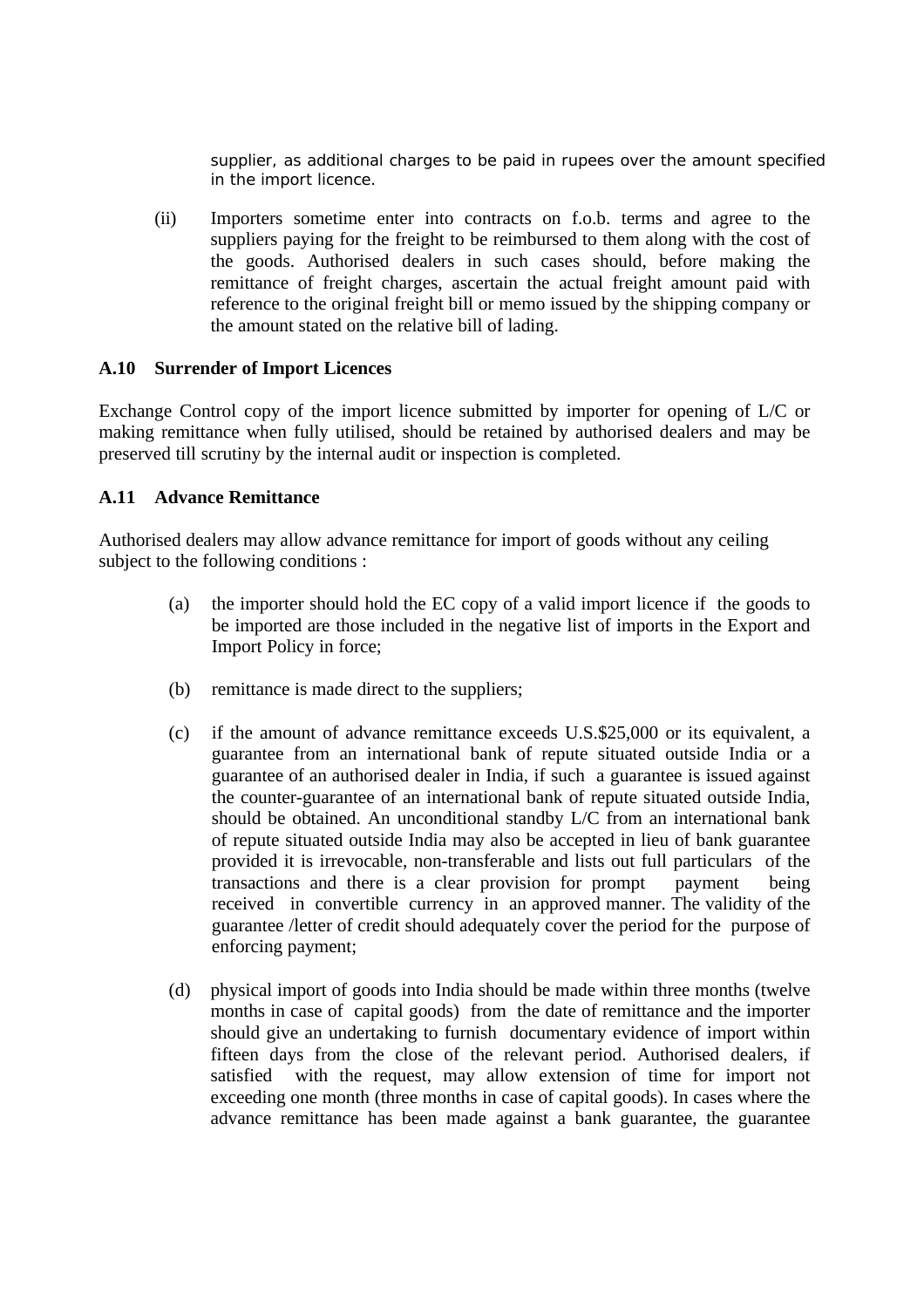should be suitably amended, if need be, to cover the extended period for import of goods into India; and

(e) authorised dealer should ensure that in the event of non-import of goods, the amount of advance remittance is repatriated to India or is utilised for any other purposes for which release of exchange is permissible under the Act, Rules or Regulations made thereunder, to the satisfaction of the authorised dealer.

### **A.12 Time Limit for Settlement of Import Payments**

(i) In terms of the extant Rules, remittances against imports should be completed not later than six months from the date of shipment. Accordingly, deferred payment arrangements involving payments beyond a period of six months from the date of shipment are treated as external commercial borrowings which require **prior** approval of the Reserve Bank/Government of India {cf: Regulation 5 (3) of Reserve Bank Notification No. FEMA 3/2000-RB dated May 3, 2000}. There would, however, be no objection to importers withholding amounts not exceeding 15 per cent of the cost of goods towards guarantee of performance, etc. Authorised dealers may make remittances of amounts so withheld, provided the earlier remittance had been made through them. No payment of interest is permissible on such withheld amounts.

(ii) Sometimes, settlement of import dues may be delayed due to disputes, financial difficulties, etc. Authorised dealers may make remittances in such cases even if the period of six months has expired, provided -

- (a) authorised dealer is satisfied about the genuineness of the circumstances leading to the delay in payment; and
- (b) no payment of interest is involved for the additional period. However, in cases where the overseas supplier insists on payment of interest, it may be allowed in accordance with the provisions contained in paragraph A.13, upto a maximum period of 60 days beyond 180 days from the date of shipment provided the import bill is paid within that period.

NOTES:A. *In case of import bills negotiated under letter of credit and retired by importer after expiry of six months from the date of shipment of relative goods, settlement of the payment would be deemed to be completed within six months from the date of shipment if reimbursement was made to the overseas bank within that period,*

B. *Remittances against import of books may be allowed without restriction as to time limit, provided no interest payment is involved nor has the importer forgone any part of the discount/ rebate normally allowed to importers towards compensation for delay in settlement of dues.*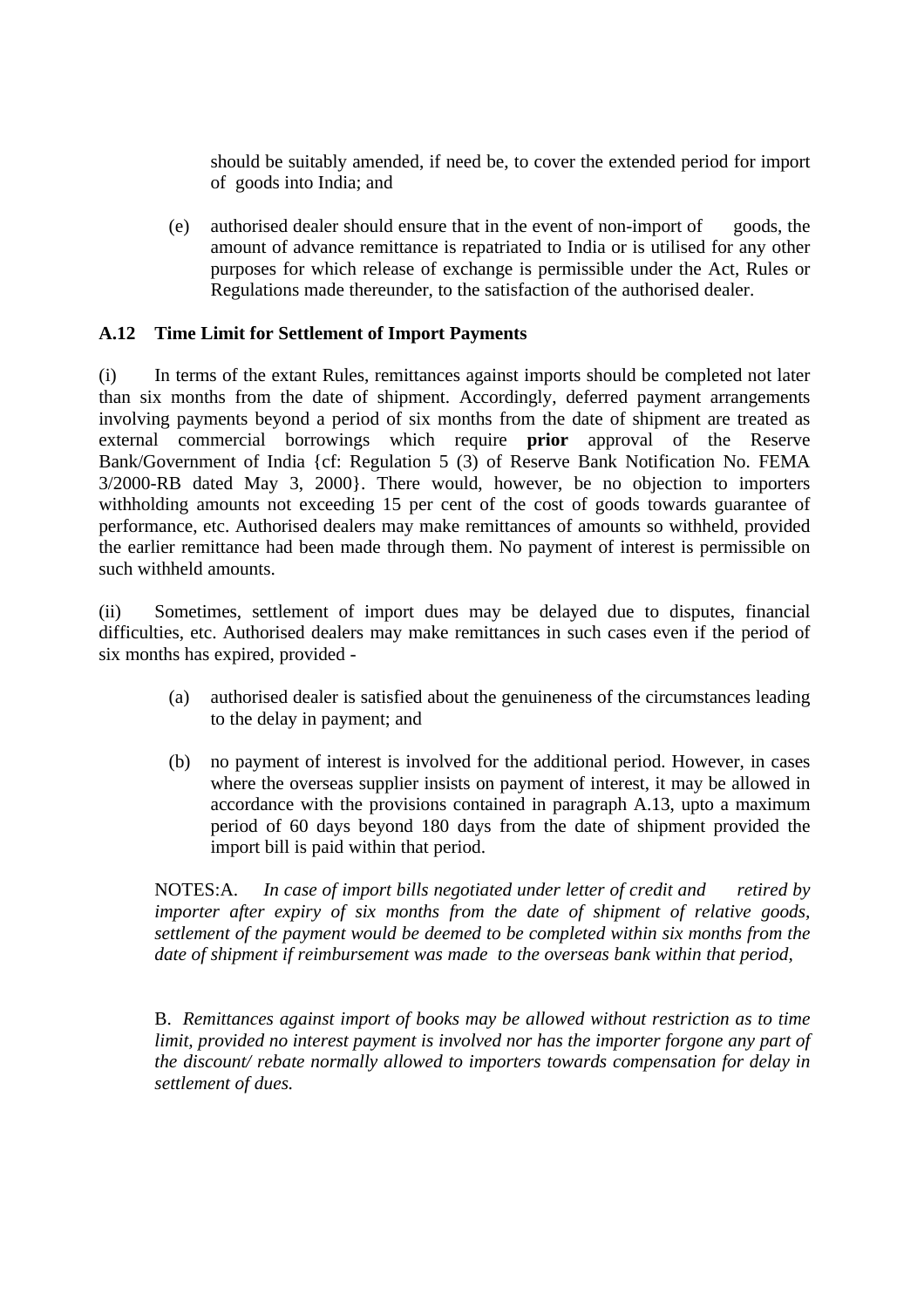# **A.13 Interest on Import Bills**

(i) Authorised dealers may make remittances on account of interest accrued on usance bills under 'normal interest clause' or of overdue interest payable on sight bills for a period not exceeding six months from the date of shipment in respect of imports without prior approval of Reserve Bank.

NOTE : *Interest under 'normal interest clause' would mean interest at the 'prime' rate (or its equivalent) of the country in the currency of which the goods are invoiced or LIBOR for the currency.*

 (ii) In case of pre-payment of usance import bills, remittances may be made only after reducing the proportionate interest for the un-expired portion of usance at the rate, according to the contract, at which the interest has been claimed for the usance period or the prime rate or LIBOR of the currency in which the goods have been invoiced , whichever is applicable. Where interest is not separately claimed, remittances may be allowed after deducting the proportionate interest for the un-expired portion of usance at the prevailing 'prime' rate/ LIBOR of the currency of invoice.

## **A.14 War Risk Insurance/Bunker/Congestion Surcharge /Premium for Extended Insurance**

Authorised dealers may make remittances towards war risk insurance premium, bunker/congestion surcharge at foreign ports, premia for extended insurance cover, etc., which are incidental to imports.

# **A.15 Imports under Penalty**

Authorised dealers may make remittances against goods imported without authority, but later allowed to be cleared by the Customs Authorities against payment of penalty, to the extent of c.i.f. value of the goods indicated on the relative Exchange Control copy of the Customs Bill of Entry evidencing imports of goods to India.

### **A.16 Remittances against Replacement Imports**

(i) In case import of an item does not require licence under the Export -Import Policy in force and there is a need for remittance of foreign exchange for import of replacement goods for a defective item imported earlier, the remittance should be made after ensuring that there is no double payment for the same import.

(ii) Where goods are short-supplied, damaged, short-landed or lost in transit, the procedure laid down below should be followed for payment against replacement goods:

(a) In cases where no letter of credit has been opened or remittances made, Exchange Control copy of the import licence may be automatically treated as valid for the replacement consignment, provided it is shipped within the validity period of the licence.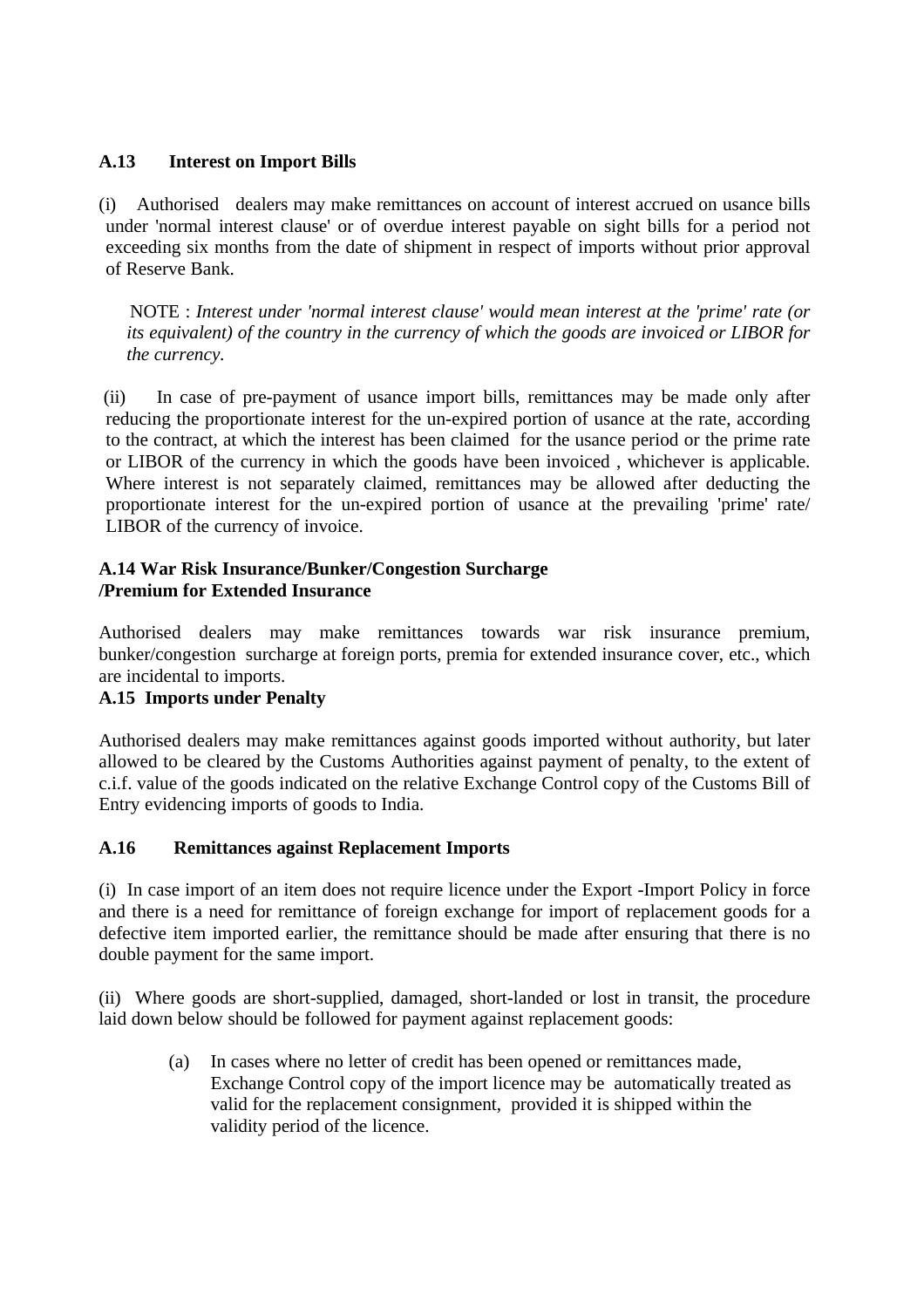- (b) If the Exchange Control copy has already been utilised to cover the opening of a letter of credit against the original goods which have been lost, the original endorsement to the extent of the value of the lost goods may be cancelled by authorised dealers without reference to the Reserve Bank, provided the insurance claim relating to the lost goods has been settled in favour of the importer by remittance from abroad through an authorised dealer, if insurance was covered abroad and by local payment in rupees if insurance was covered in India. Payment for the replacement goods may then be made against suitable endorsement on the import licence subject to the conditions that the replacement consignment is shipped within the validity period of the licence.
- (c) If replacement goods are to be shipped after the expiry of import licence, the importer should be asked to apply to DGFT for replacement or for revalidation of the expired licence.

## **A.16 A Guarantee for Replacement Import**

In case replacement goods for a defective import are being sent by the overseas supplier before the defective goods imported earlier are dispatched out of India, authorised dealers may issue guarantees at the request of importer clients for the despatch/return of defective goods, according to their commercial judgement.

#### **A.17 Evidence of Import**

(i) Obligations of purchaser of foreign exchange as contained in sub-section (6) of Section 10 of Foreign Exchange Management Act,1999 are indicated in paragraph A.3 ibid.

(ii) In case of all imports, except import through couriers, where value of foreign exchange remitted/paid for import into India exceeds US \$ 5000 or its equivalent , it is obligatory on the part of authorised dealers through whom the relative remittance was made to ensure that the importer submits

- (a) the Exchange Control copy of the Bill of Entry for home consumption, or
- (b) in case of 100% Export Oriented Units the exchange control copy of the Bill of Entry for warehousing, or
- (c) Customs Assessment Certificate or Postal Appraisal Form as declared by the importer to the custom authorities, where import has been made by post , as an evidence that the goods for which the payment was made have actually been imported into India.

(iii) where imports are made in non-physical form, i.e., software or data through internet/ datacom channels and drawings and designs through e-mail/fax a certificate from a chartered accountant that the software/data/ drawing/design has been received by the importer may be obtained.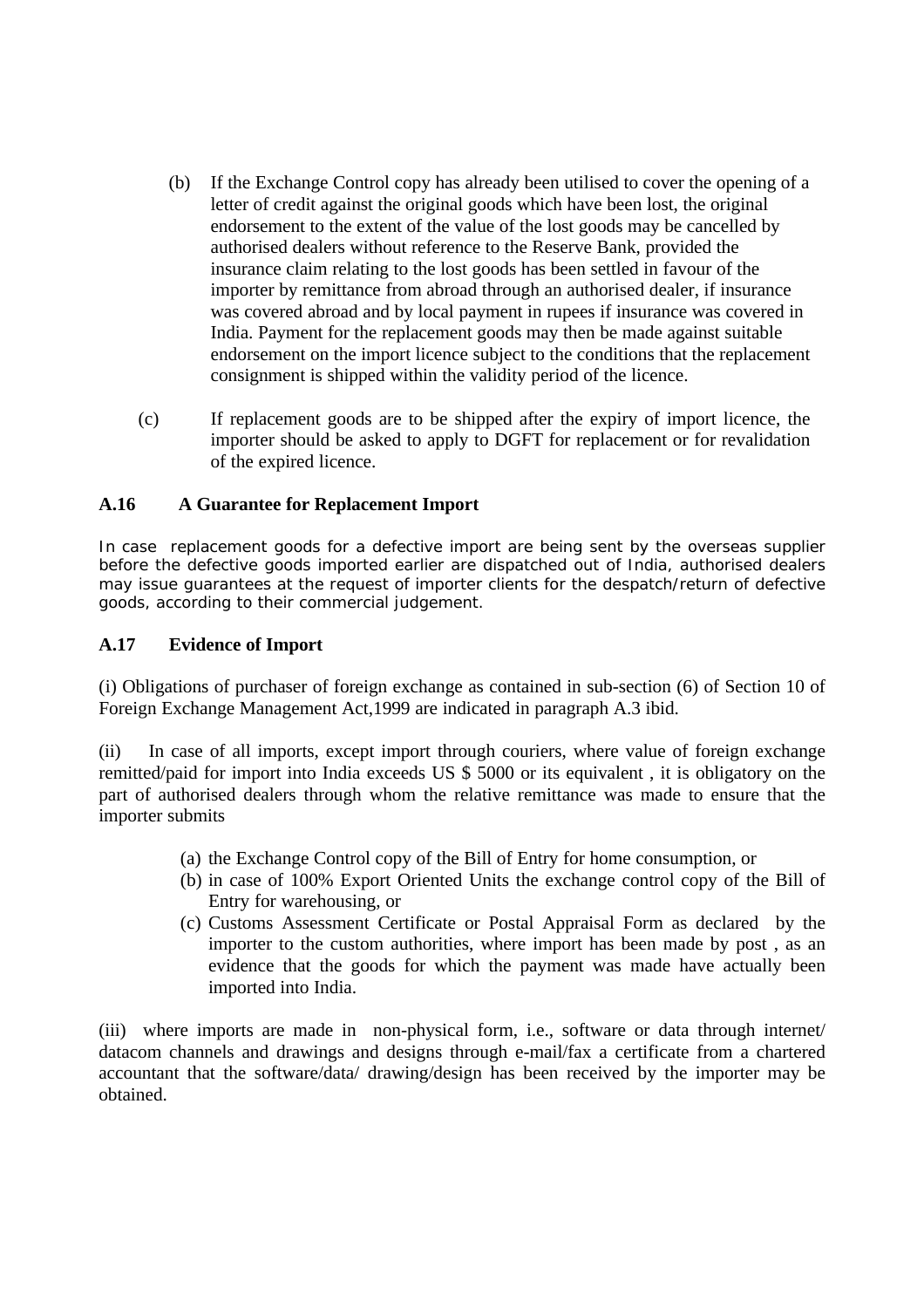Note: *Authorised dealers should advise importers to keep Custom authorities informed of the imports made by them under this clause.*

(iv) In respect of remittances for imports through courier services, authorised dealers should ensure submission of the Exchange Control copy of the Bill of Entry in case of imports valued at Rupees one lakh or more. Where the value of import is less than Rs. one lakh, authorised dealers may obtain from the importer, a copy of the Bill of Entry, in the prescribed form issued by the Customs in the name of registered courier, duly certified by the courier company indicating thereon the particulars of the consignment for which the copy has been issued.

(v) Authorised dealers should ensure that in all cases, including cases of advance remittance permitted in terms of paragraph A.11 above, evidence of import is submitted by their importer customer and is duly verified. In respect of imports on D/A. basis, since goods would normally be cleared before the due date of payment, authorised dealers should insist on production of evidence of import at the time of effecting remittance of import bill. Authorised dealers should advise this requirement to their importer customer while delivering the documents against acceptance.

NOTE: *A.In respect of imports on D/A basis if importers fail to produce documentary evidence due to genuine reasons such as non-arrival of consignment, delay in delivery/customs clearance of consignment, etc., authorised dealers may, if satisfied with the genuineness of request, allow reasonable time not exceeding three months from the date of remittance to the importer to submit the evidence of import.*

(vi) Authorised dealers should in all cases acknowledge receipt of evidence of import e.g. Exchange Control copy of the Bill of Entry, Postal Appraisal Form or Customs Assessment Certificate, etc., from importers by issuing acknowledgement slips containing the following particulars:

- (a) importer's full name and address with code number ;
- (b) import licence number and date (wherever applicable);
- (c) bank's reference of letter of credit number ,etc., if any;
- (d) number and date of Exchange Control copy of the Bill of Entry/ Postal Appraisal Form or Customs Assessment Certificate and the amount of import ;and
- (e) particulars of goods imported.

(vii) Internal inspectors or auditors (including external auditors appointed by authorised dealers) should carry out 100 per cent verification of the documents evidencing import, e.g. Exchange Control copies of Bills of Entry or Postal Appraisal Form or Customs Assessment Certificate, etc.

(viii) Documents evidencing import into India received in terms of paragraph A.17 above should be preserved by authorised dealers for a period of one year from the date of its verification as required under sub-paragraph (vii) above. However, in respect of cases which are under investigation by investigating agencies, the documents should be destroyed **only** after obtaining clearance from the investigating agency concerned.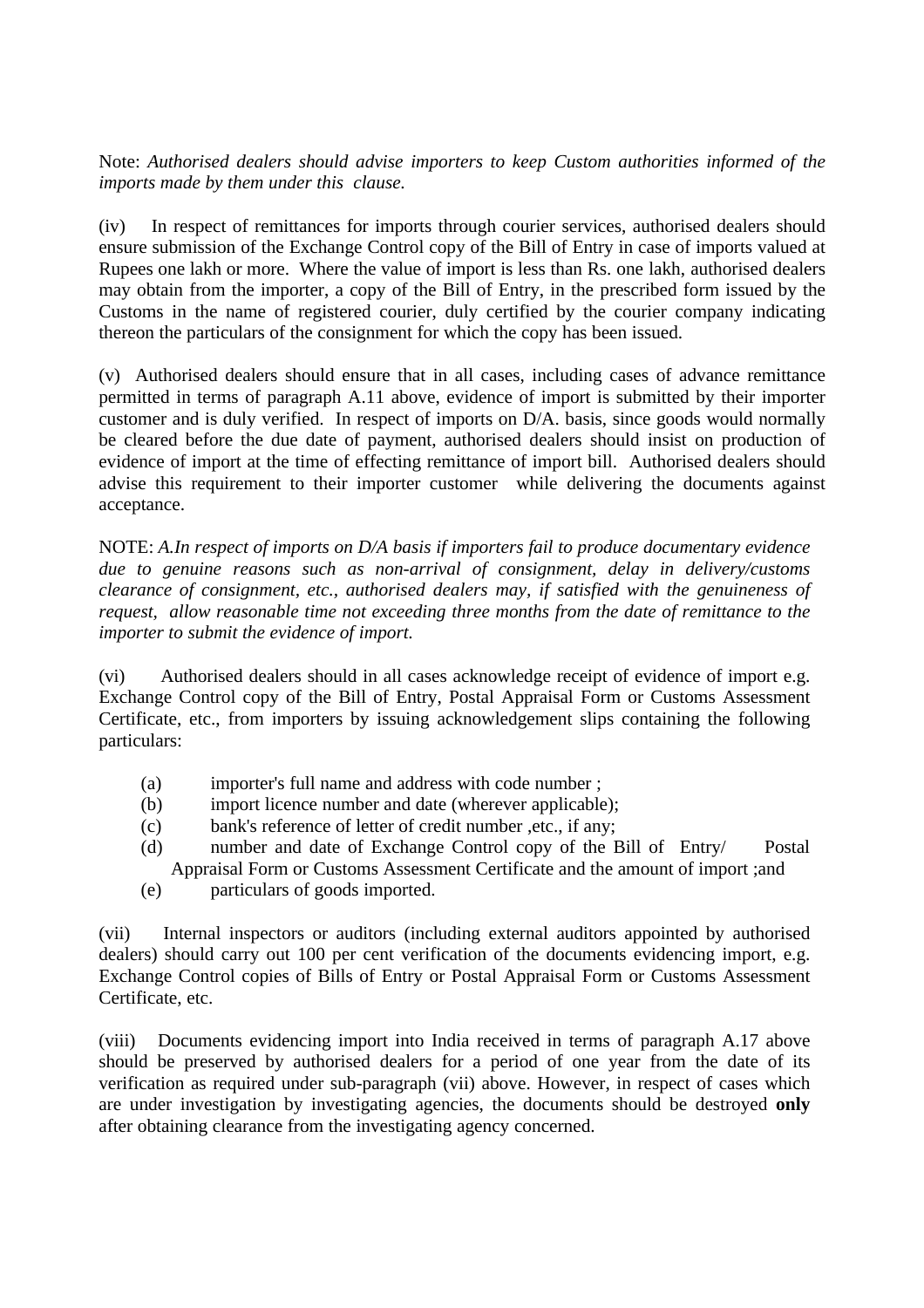### **A.18 Follow up by Authorised Dealers**

(i) In case an importer does not furnish the document of evidence of import, as required under paragraph A.17, within 3 months from the date of remittance involving foreign exchange exceeding US\$5,000, the authorised dealer should rigorously follow-up for the next 3 months , including issue of registered letters to the importer ,for submission of an appropriate document as evidence of import.

(ii) Authorised dealers should forward to the Reserve Bank a statement on half yearly basis as at the end of June & December of every year, in form BEF (format enclosed) furnishing details of import transactions, exceeding US\$5,000 in respect of which importers have defaulted in submission of an appropriate document evidencing import within 6 months from the date of remittance. The said half yearly statement should be submitted to the Regional Office of the Reserve Bank under whose jurisdiction the authorised dealer is functioning, within 15 days from the end of half year to which the statement relates.

- **Note**: **A**. *In cases where at the time of advance remittance purpose of remittance was indicated as import and subsequently the exchange has been used for a purpose for which sale of exchange is permissible, and a document to the satisfaction of authorised dealer has been produced, such cases should not be treated as default and hence be excluded from the BEF statement*.
	- *B. Authorised dealers may accept Into Bond Bill of Entry as a provisional evidence of import into India. However, they may ensure submission of Exchange Control copy of the Bill of Entry for Home consumption within a reasonable period of time. Wherever Into Bond Bill of Entry has been submitted such cases need not be reported in BEF statement.*

# **A.19 Precautions for Handling Import Documents**

Authorised dealers should exercise due care while handling import documents on collection basis on behalf of importer customers with reference to their line of business, financial standing, frequency of import, etc. to establish

the genuineness of the import. In the case of bills involving large values, authorised dealers should satisfy themselves that the importer is known to be trading in items mentioned in the shipping documents or that the items are required for his actual use. In case of importers who are not their constituents, authorised dealers should, at the time of acceptance of the documents/making payment, call for detailed Certificate-cum-Report from their bankers in support of the genuineness of imports.

### **A.20 Receipt of import Bills/Documents**

(i) Import bills and documents should be received from the banker of the seller by the banker of the buyer in India. Authorised dealers should not, therefore, make remittances where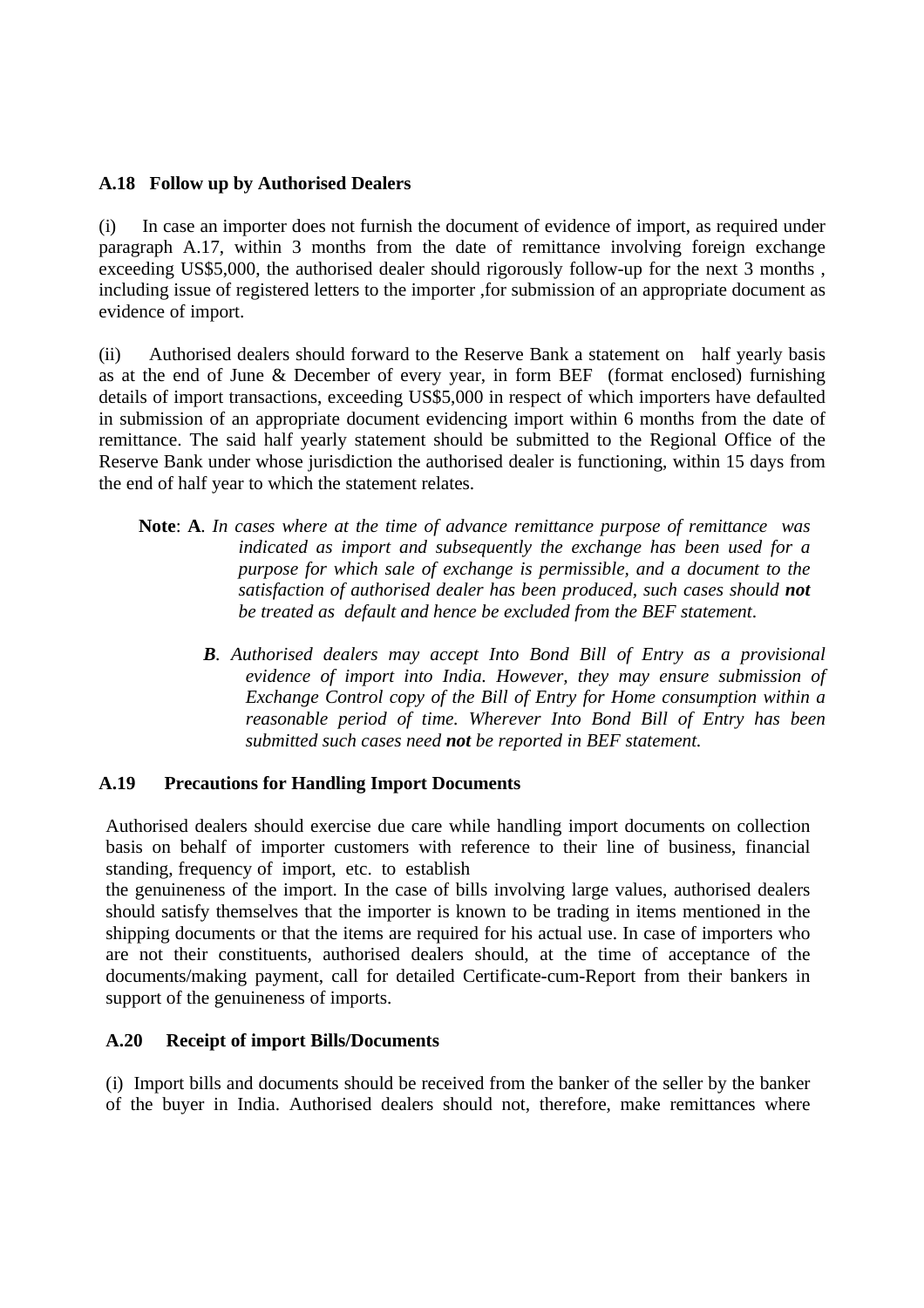import bills have been received directly by the importers from the overseas seller, except in the following cases:

- (a) Where the value of import bill does not exceed U.S.\$ 10,000.
- (b) Import bills received by wholly-owned Indian subsidiaries of foreign companies from their principals.
- (c) Import bills received by Super Star Trading Houses, Star Trading Houses, Trading Houses, Export Houses,100% Export Oriented Units/ Units in Free Trade Zones, Public Sector Undertakings and Limited Companies.
- (d) Where the value of import bill does not exceed U.S.\$ 25,000 in respect of import of -
	- (i) books and magazines
	- (ii) life saving drugs/equipments by Hospitals, etc. and
	- (iii) imports by reputed research and other development institutions like Tata Institute of Fundamental Research, C-DOT, Indian Institute of Technology, Indian Institute of Science and Universities.
- (e) Import bills received by all limited companies viz. Public limited, public limited and private limited companies.

(ii) In all other cases, at the request of importer clients, authorised dealers may receive bills direct from the overseas seller up to U.S.\$ 25,000 (U.S. Dollars Twenty five thousand only), provided the authorised dealer is fully satisfied about the financial standing/status and track record of the importer customer. Before extending the facility, authorised dealer should obtain report on each individual overseas seller from the overseas banker or reputed credit agency.

### **A.21 Postal Imports**

Remittances against bills received for collection in respect of imports by post parcel may be made by authorised dealers, provided the goods imported are such as are normally despatched by post parcel. In these cases, the relative parcel receipts must be produced as evidence of despatch through the post and an undertaking to submit Postal Appraisal Form or Customs Assessment Certificate as evidence of import within three months from the date of remittance should be furnished by importers. If the parcel has already been received in India Postal Appraisal Form or Customs Assessment Certificate

should be produced in support of the remittance application. Where goods to be imported are not of a kind normally imported by post parcel or where authorised dealer is not satisfied about the bonafides of the application, the case should be referred to the Reserve Bank for prior approval with full particulars together with relative parcel receipt/s and Postal Appraisal Form or Customs Assessment Certificate.

NOTE: *Authorised dealers may make remittances towards import of books by post parcel by book-sellers/publishers against bills received for collection, irrespective of the amounts involved, without prior approval of the Reserve Bank against endorsement on the import licence wherever applicable in the normal course. They may also make remittances even if import licences covering the imports have been issued subsequent to the date of import subject to endorsement on such licences.*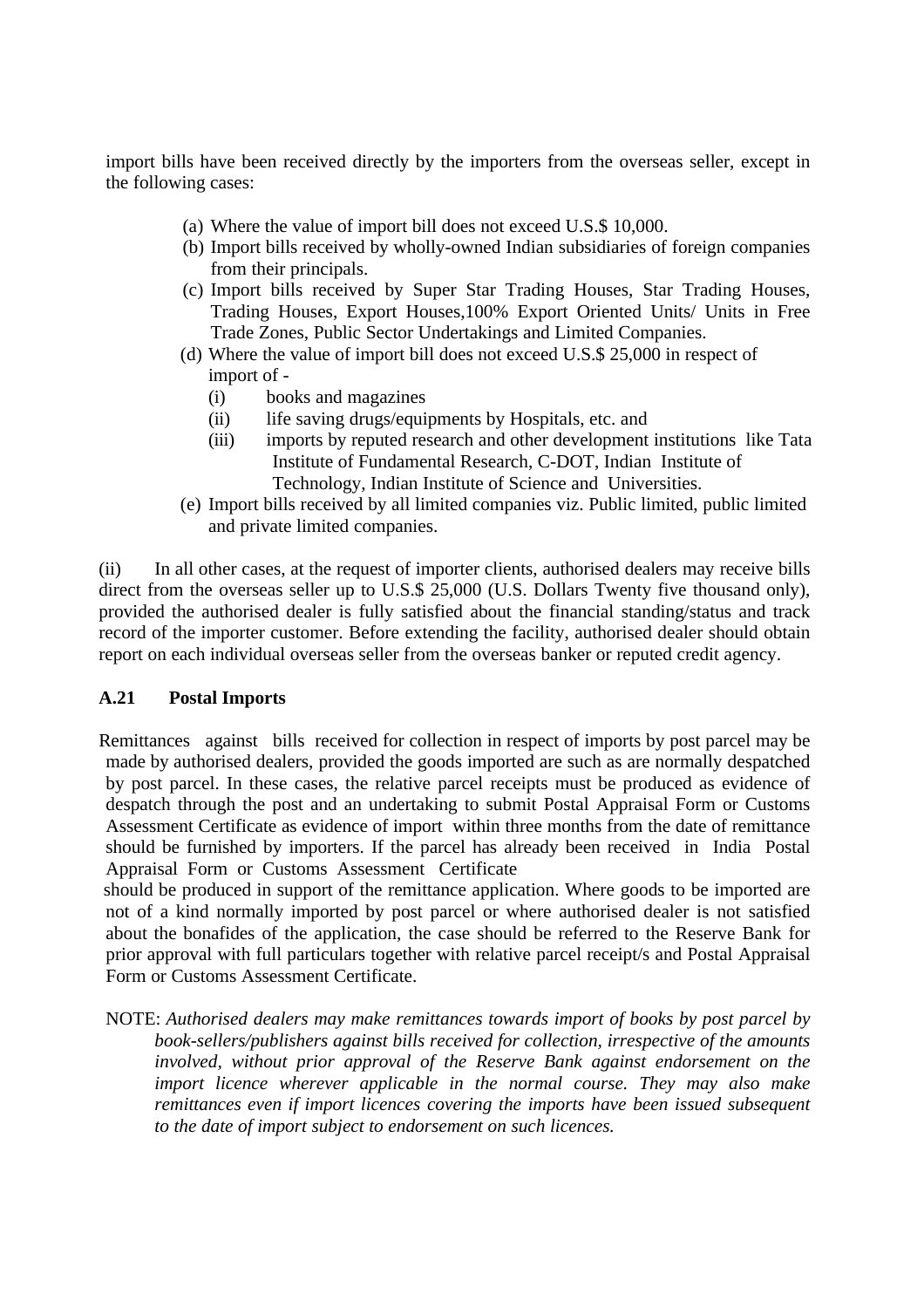# **A.22 Import of Gold/Platinum/Silver by Nominated Banks/Agencies (i) Import of Gold on Consignment basis**

Gold may be imported by the nominated agencies/banks on consignment basis where the ownership of the goods will remain with the supplier and the importer (consignee) will be acting as an agent of the supplier (consignor). Remittances towards the cost of import shall be made as and when sales take place and in terms of the provisions of agreement entered into between the overseas supplier and nominated agency/bank.

## **(ii) Import of gold on unfixed price basis**

The nominated agency/bank may import gold on outright purchase basis subject to the condition that although ownership of the gold shall be passed on to the importer at the time of import itself, the price of gold shall be fixed later, as and when the importer sells the gold to the users.

NOTE: *Instructions contained in this paragraph would also apply to import of platinum and silver.*

## **A.23 Import of films on lease/rental basis**

Authorised dealers may allow remittance of rent, royalty, licence fee, profit, etc., in connection with import of cinematograph feature films and video films subject to the following conditions :

- (i) a 'No Objection Certificate' from Central Board of Film Certification, wherever required, has been submitted;
- (ii) a Chartered Accountant's certificate is produced indicating that the payment to overseas supplier is due and the amount sought to be remitted is in conformity with the terms of contract; and
- (iii) an undertaking/Certificate regarding payment of income-tax has been submitted .

### **A.24 Import factoring**

Authorised dealers may enter into arrangements with international factoring companies of repute, preferably members of Factors Chain International, without approval of the Reserve Bank. However, authorised dealers will have to ensure compliance with the extant exchange control directions relating to imports, Import Trade Control policy in force and any other guidelines/directives issued by the Reserve Bank in this regard.

### **A.25 Import of Gold, Silver & Jewellery**

Gold brought by an NRI in accordance with the Export and Import Policy in vogue, is permitted to be sold to residents against payment in rupees. Authorised dealers should credit